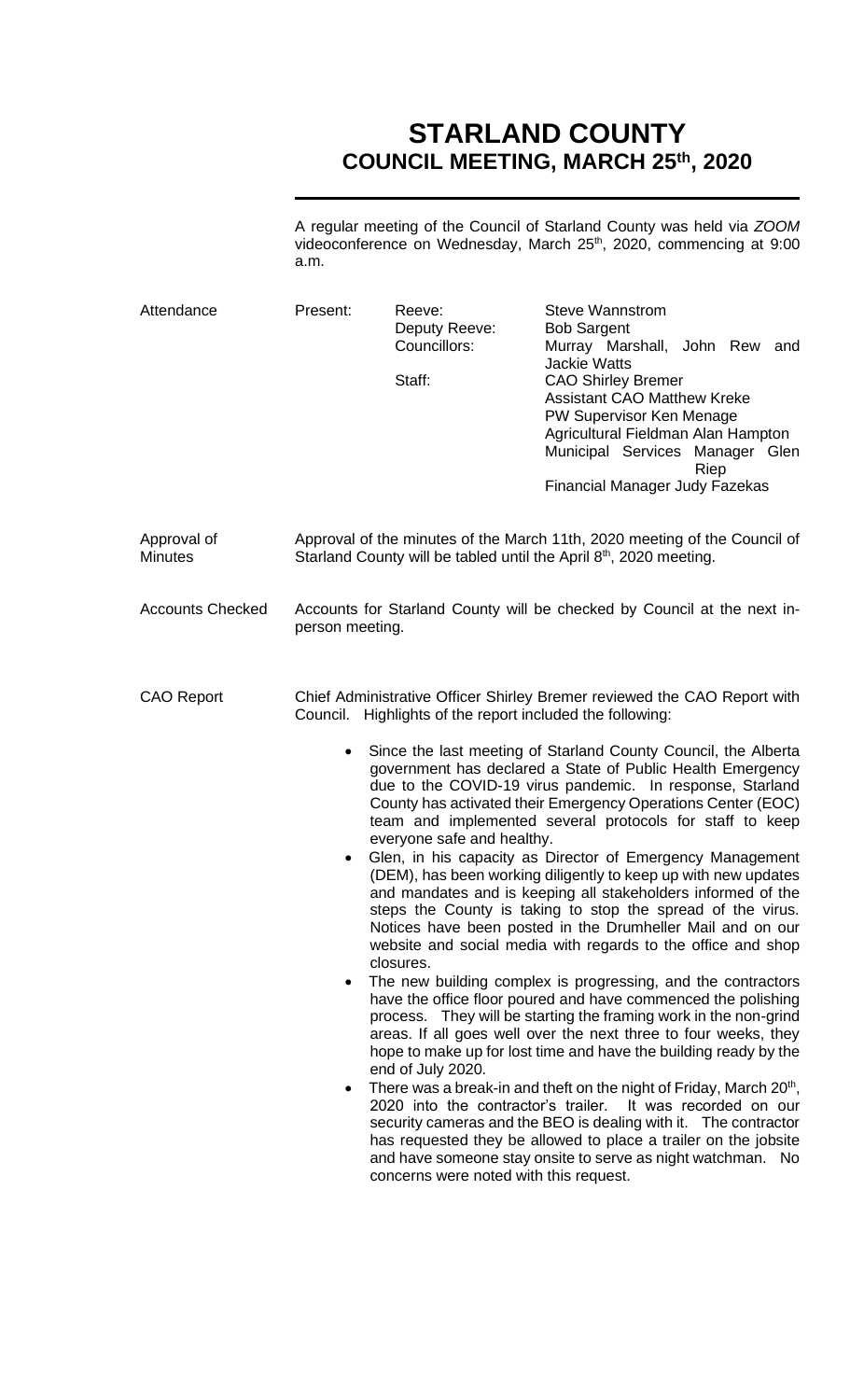## **COUNCIL MEETING, MARCH 25th, 2020 Page 2**

| <b>PW Report</b>                   | Public Works Supervisor Ken Menage reviewed the PW Report with<br>Council. Highlights of his report included the following:                                                                                                                                                                                                                                                                                                                                                                                                                                                                                                                                                                                                                           |
|------------------------------------|-------------------------------------------------------------------------------------------------------------------------------------------------------------------------------------------------------------------------------------------------------------------------------------------------------------------------------------------------------------------------------------------------------------------------------------------------------------------------------------------------------------------------------------------------------------------------------------------------------------------------------------------------------------------------------------------------------------------------------------------------------|
| <b>PW Report</b>                   | The PW Crew have been brushing, rigging up steamer units,<br>$\bullet$<br>ploughing snow and splitting wood.<br>The Shop Crew have been working on 29 pieces of equipment,<br>$\bullet$<br>performed 4 CVIPs, while Gary has completed the outlet structure<br>for McLaren Dam.<br>Gradermen have been blading roads when the conditions are good<br>and ploughing snow.<br>Ken has been working on bridge inspections, 2020 budget, fuel<br>$\bullet$<br>contract, gravel pit application for the Morton Pit North, and with<br>seasonal hiring.                                                                                                                                                                                                     |
| Fencing Tender                     | Ken reported that only one bid was received for the fencing tender from Ben<br>The tender amount was \$2,200.00 per mile for labour only.<br>Smythe.<br>Costs for gates and bracing are in addition to labour costs.                                                                                                                                                                                                                                                                                                                                                                                                                                                                                                                                  |
| C20-082<br><b>Fencing Tender</b>   | [C20-82] MOVED BY COUNCILLOR REW<br>that Starland County award the fencing tender to Ben Smythe at a cost<br>of \$2,200.00 per mile for labour only and additional costs for gates and<br>bracing.                                                                                                                                                                                                                                                                                                                                                                                                                                                                                                                                                    |
|                                    | <b>CARRIED UNANIMOUSLY.</b>                                                                                                                                                                                                                                                                                                                                                                                                                                                                                                                                                                                                                                                                                                                           |
| Walker Road                        | Ken reported that he consulted with Stantec Engineering and they advised<br>that Starland County could defer the Walker Road project for a year without<br>incurring any additional costs.                                                                                                                                                                                                                                                                                                                                                                                                                                                                                                                                                            |
| Morton Pit North                   | Ken advised Council that Starland County currently has two-year's gravel<br>inventory on hand which would enable the County to postpone the<br>development of the Morton Pit for one year.                                                                                                                                                                                                                                                                                                                                                                                                                                                                                                                                                            |
| Aggregate Levy                     | The County of Stettler is enforcing an aggregate levy on all gravel leaving<br>their county. Shirley advised that we likely are exempt, but she will confirm<br>with the County of Stettler.                                                                                                                                                                                                                                                                                                                                                                                                                                                                                                                                                          |
| Municipal<br>Managers Report       | Glen reviewed with Council his COVID-19 situation reports as well as the<br>risk assessment for essential services in the County should the province<br>mandate a total lock down. He is currently working on the Service<br>Continuity Plan for essential services (services that need to be handled<br>within 24 hours), necessary services (services that need to be resumed<br>within 2 weeks) and desired services (services that can be resumed in<br>greater than 2 weeks). Department managers have been asked to develop<br>continuity plans for essential and necessary services, including road<br>maintenance, should there be a total lockdown. Water and cemeteries are<br>deemed essential services and currently have plans in place. |
|                                    | Pandemic plans and staff protocols were reviewed with Council. Currently<br>pregnant employees are working from home and some other employees are<br>also working from home due to mandatory isolation, lack of childcare, or<br>other health risks.                                                                                                                                                                                                                                                                                                                                                                                                                                                                                                  |
|                                    | Glen also reviewed the emergency response protocols for all fire<br>departments. The County is experiencing some difficulty in acquiring PPE<br>for emergency response personnel. We will be soliciting help from the<br>community to get some cloth face masks made.                                                                                                                                                                                                                                                                                                                                                                                                                                                                                 |
| <b>FCSS</b><br>COVID-19<br>Funding | The Province of Alberta has approved \$30 million in funding to<br>municipalities, charitable and non-profit organizations to provide help to<br>individuals, seniors, families and other vulnerable Albertans who are<br>isolated or impacted by COVID-19 measures. Some of the eligible<br>activities include food and prescription deliveries, grocery shopping,                                                                                                                                                                                                                                                                                                                                                                                   |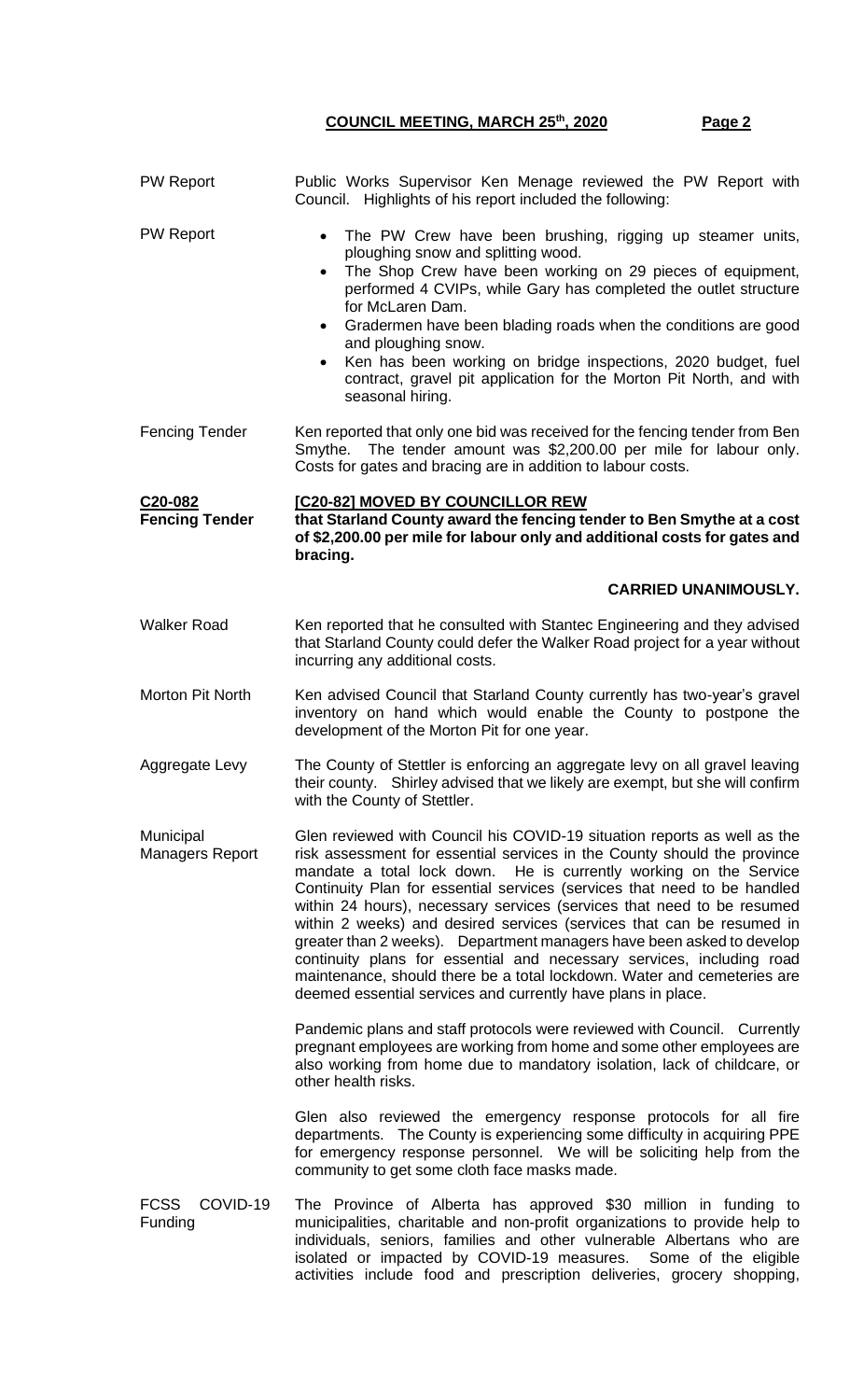## **COUNCIL MEETING, MARCH 25th, 2020 Page 3**

|                                                                   | housekeeping services, caregiver relief, helplines, out-of-pocket expenses<br>for volunteers, mental health supports, and supports to address food<br>security needs. The County will contact community groups in our area<br>advising of the new funding and how to apply for the grant. Information will<br>also be posted on the County website.                                                                                                                                                                                                                 |
|-------------------------------------------------------------------|---------------------------------------------------------------------------------------------------------------------------------------------------------------------------------------------------------------------------------------------------------------------------------------------------------------------------------------------------------------------------------------------------------------------------------------------------------------------------------------------------------------------------------------------------------------------|
| <b>Tax Deferrals</b>                                              | The Government of Alberta is mandating a six-month deferral of the Alberta<br>School Foundation Fund requisition tax for all non -residential ratepayers.<br>There will be a webinar on March $27th$ , 2020 outlining these new<br>requirements. The Province is encouraging municipalities to consider<br>similar tax deferrals for the municipal portion of non-residential taxes. As<br>our taxes are not due until September 30 <sup>th</sup> and the tax notices will not be<br>issued until June, Council will wait on deciding on any further tax deferrals. |
| <b>Utility Payment</b><br><b>Deferrals</b>                        | The province has introduced a 90-day deferral on utility bills payments<br>(power and gas) and has asked the municipalities to consider implementing<br>similar measures for water and sewer utilities. Some municipalities have<br>already deferred utility payments until the end of August.                                                                                                                                                                                                                                                                      |
| C <sub>20</sub> -83<br><b>Utility Payment</b><br><b>Deferrals</b> | <b>[C20-83] MOVED BY COUNCILLOR WATTS</b><br>that Starland County customers can defer their water/sewer utility<br>payments for 120 days without penalty if they notify the County office<br>of the need.                                                                                                                                                                                                                                                                                                                                                           |
|                                                                   | <b>CARRIED UNANIMOUSLY.</b>                                                                                                                                                                                                                                                                                                                                                                                                                                                                                                                                         |
|                                                                   | A notice will be sent out with the next utility bill advising of this provision.                                                                                                                                                                                                                                                                                                                                                                                                                                                                                    |
| Generator Hauling                                                 | Craigmyle Oilfield Services cannot pick up and deliver the generator as<br>the seller, Enviro Tekno, has temporarily shut its doors due to the COVID-<br>19 pandemic.                                                                                                                                                                                                                                                                                                                                                                                               |
| Council Room<br>Table Design                                      | The meeting with Eagle Builders and Ponoka Cabinet Makers Ltd<br>regarding the design of the Council Room table has been postponed due<br>to the COVID-19 pandemic.                                                                                                                                                                                                                                                                                                                                                                                                 |
| Joint Meeting                                                     | The joint meeting with Starland, Paintearth and Stettler Counties and<br>Special Areas is postponed due to the pandemic.                                                                                                                                                                                                                                                                                                                                                                                                                                            |
| Joint Meeting                                                     | The joint meeting with Starland County, County of Stettler and Honourable<br>Kaycee Madu, Municipal Affairs, Honourable Doug Schweitzer, and MLA<br>Nate Horner to discuss gas tax relief and police funding issues has been<br>rescheduled to take place via teleconference on March 31 <sup>st</sup> , 2020 at 10:30<br>a.m.                                                                                                                                                                                                                                      |
| Tolman Bridge<br>Campground                                       | Starland County has contacted Alberta Parks with regards to Tolman<br>Bridge Campground and Starland County's name is registered to receive<br>further updates once government operations return to normal.                                                                                                                                                                                                                                                                                                                                                         |
| Campgrounds                                                       | Starland County will be delaying the opening of our campgrounds for at<br>least two months. Signage will be placed in our hamlets to restrict access<br>to playgrounds. If we start experiencing problems with people accessing<br>our campgrounds, temporary fencing and barricades can be installed to<br>restrict access.                                                                                                                                                                                                                                        |
| Cemeteries                                                        | Cemeteries in Starland County will continue to be maintained during the<br>pandemic, but we need to ensure the protection of our staff and<br>communities.                                                                                                                                                                                                                                                                                                                                                                                                          |
| Council Meetings                                                  | Future council meetings will continue to be facilitated using Zoom<br>videoconferencing for as long as the COVID-19 situation requires.<br>Council communications will be sent as attachments in a pdf format and<br>Jason can have the documents on the screen for Council review and<br>discussion. Special meetings must be scheduled with 24-hour notice, but<br>decisions can still be made using that forum.                                                                                                                                                  |